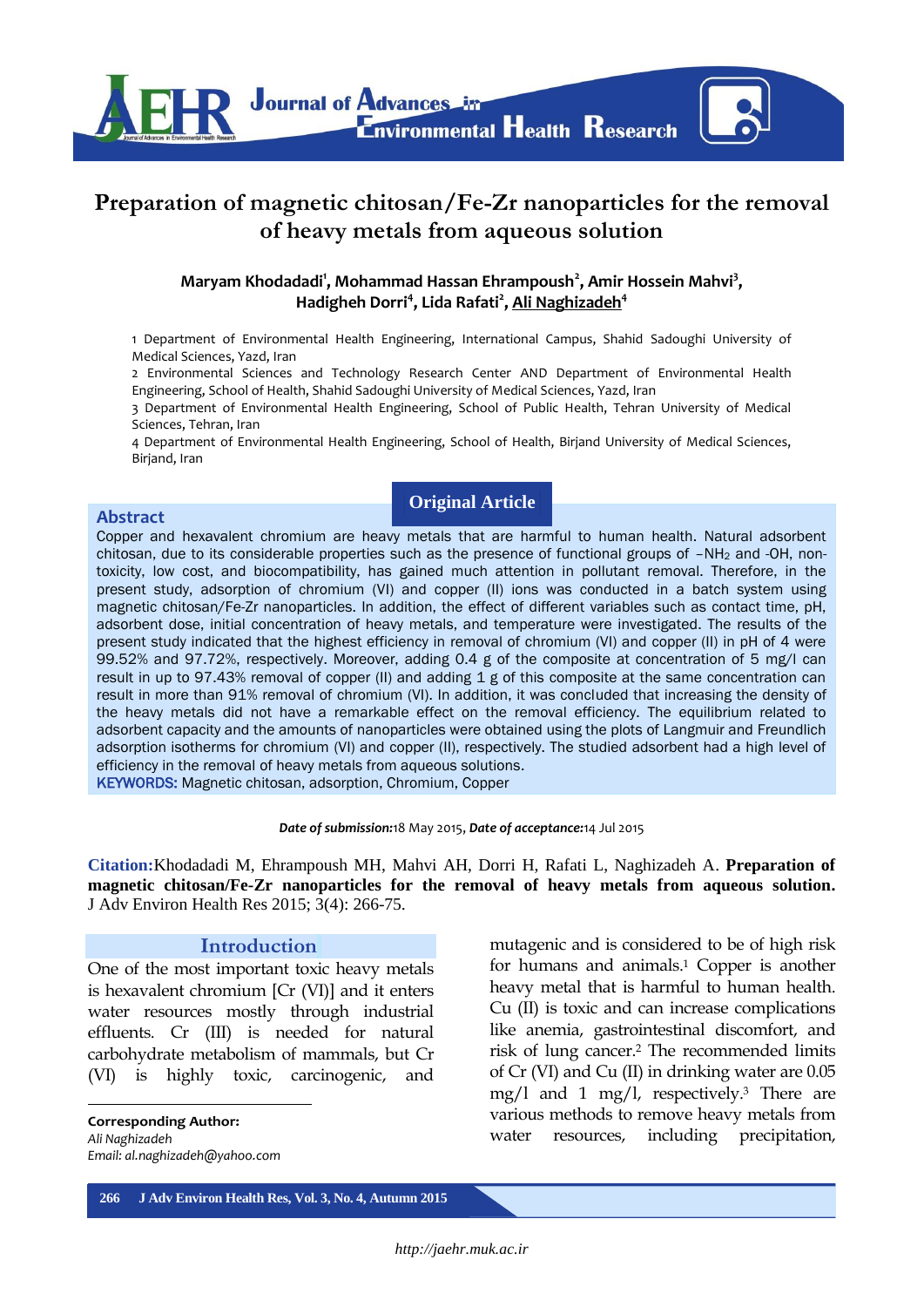solvent extraction, reverse osmosis, restoration, and adsorption. Among these methods, adsorption has been highly examined in the removal of heavy metals from aqueous solutions due to its simplicity and the availability of numerous adsorbing materials like nanomaterial, and carbonic, polymeric, and biological materials.1,2 Chitin is an abundant natural compound made of monopolysaccharide derived from the skeleton of insects, crustacea shells, the cell wall of fungi, and snails. Through the deacetylation process of chitin, a type of poly-amino-saccharides called chitosan is formed.<sup>4</sup>

Chitosan has attracted the attention of scholars due to its properties like hydrophilic quality, biological compatibility, biodegradability, non-toxicity, good adsorption, and broad application range. As chitosan contains high amounts of amine and hydroxyl groups, it has a high adsorption capacity in both physical and chemical removal of different types of metals like copper, chromium, silver, platinum, and lead. In fact, chitosan has the capacity of bonding with heavy metals up to more than 1  $mmol/g$ , which is much higher than that of active carbon.2,4 The tendency of chitosan to adsorb heavy metals is highly dependent on chitosan source, degree of deacetylation, nature of the given metal, amount of crystallization, amine content, and pH of the solution. Combining chitosan with other materials is also extensively applicable in removing heavy metals.<sup>5</sup> Chitosan in combination with alginate, $6$  cellulose, $7$  and clinoptilolite $8.9$  has been utilized to remove copper.

To remove chromium, magnetic chitosan with a capacity of 69.40 mg/g and chitosan/montmorillonite with adsorption capacity of 41.67 mg/g were utilized.<sup>10</sup> However, to enhance the adsorption capacity of the adsorbents, much attention has been paid to the designing and synthesis of new adsorbents. Various types of hydrogels of magnetic chitosan have been prepared and utilized to treat contaminated water. For example, magnetic chitosan hydrogel

bed/polyvinyl alcohol with fast coagulation have been successfully used in the removal of color.<sup>11</sup> Magnetic chitosan complex-coated  $Fe<sub>3</sub>O<sub>4</sub>$  is used to remove Alizarin Red (AR) from aquatic environments.<sup>12</sup> Recently, Wang et al. have studied the application of magnetic chitosan composites (MCCs) in the removal of heavy metals and colors.<sup>13</sup> Compared to other adsorbents, processes using MCCs have a high capacity of adsorption, and rapid adsorption even in small amounts and short contact time.<sup>1</sup> The aim of the present study was to synthesize magnetic chitosan/Fe-Zr nanocomposite and investigate Cr (VI) and Cu (II) removal from aqueous solutions.

## **Materials and Methods**

This experimental study was performed in Birjand University of Medical Sciences, Iran, (Environmental Chemistry Laboratory). The utilized materials were produced by Merck Company (Germany). The utilized chitosan had a deacetylation rate of 91.04% and was produced by Sigma-Aldrich Company (MO, USA). The utilized devices included Varian AA240 Atomic Adsorption Spectrometer (Varian Inc., Australia), PG T80<sup>+</sup> UV/VIS spectrophotometer (PG Instruments Ltd, UK), fourier transform infrared spectroscope (FTIR) model Tensor 27 with spectrometry range of 400-4000 1/cm (Bruker Corporation, MA, USA), X-ray powder diffraction (XRD) model Panalytical Philips-XPERT-PRO (Philips, Amsterdam, Netherlands), scanning electron microscope (SEM) device model KYKY-EM3200, and vibrating sample magnetometer (VSM) (7400 series, Lake Shore Cryotronics Inc., Westerville, OH,USA).

#### **Synthesis and Preparation of MCh/Fe-Zr Nanoparticles**

*Preparation of Magnetic Fe-Zr Nanoparticles* The most common method of producing magnetic nanoparticles is using chemical methods especially co-precipitation. In this method, to produce magnetic nanoparticles (Fe3O4), divalent and trivalent iron solutions are utilized along with an appropriate alkaline agent like soda or mixed ammonia in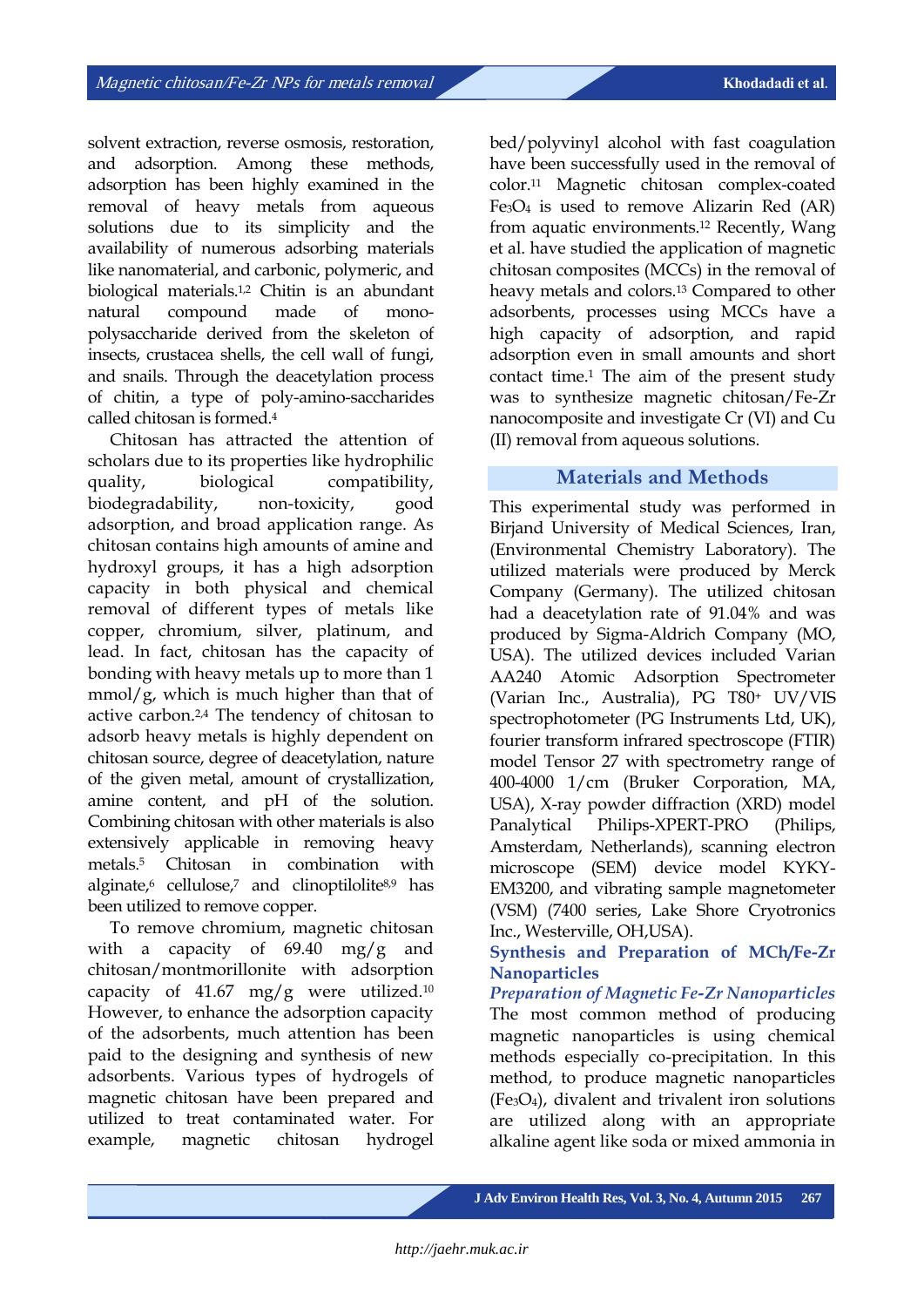controlled test conditions to produce a dark magnetic hydrophilic solution of water which contains magnetic particles with negative charge attached to the ions of alkaline material. In the present study, first  $Fe<sub>2</sub>$  and Fe<sup>3</sup> salts were dissolved with proportion of 1:2 in distilled water, and then, soda (1.5 mol) that was exposed to  $N_2$  at 80 °C for 30 minutes was gradually added to it. To this solution, 30 CC of  $ZrOCl<sub>2</sub> 0.5$  mol/l solution was added, and the mixture was stirred for 8 hours, and the resultant dark sediment was washed with deionizer water several times and dried at 70 °C. 13

### *Preparation of Magnetic Fe3O4@Zr(OH)<sup>4</sup> Covered on the Surface of MCh/Fe-Zr Bead*

First, 4 g chitosan was mixed in 400 ml citric acid with shaker for 1 hour. Then, 8 g magnetic Fe3O4Zr(OH)<sup>4</sup> nanoparticles was added to chitosan gel within 3 hours so that a slurry solution formed. NaOH 2 mol/l solution was added to this solution drop by drop with a glass syringe while stirring hard. The resulting macrosphere gel was allowed to settle in NaOH solution for 60 minutes, and then, the formed bead separated from NaOH was washed with deionizer water so that its pH was neutralized. In the next phase, the MCh/Fe-Zr synthesized adsorbent was dried using freeze dryer for 1 day.

Stock solutions (100 mg/l) of the chromium ion and copper under study were prepared by dissolving an appropriate weight of pure  $K_2Cr_2O_7$  salt and copper nitrate in distilled water, respectively. Using HCL and NaOH solutions, pH was set at 0.1 mol. Afterwards, a certain dose of the adsorbent was added to the sample containing a certain density of metal ions, and the sample was mixed using a shaker for a certain time. To measure the density of the remaining Cr (VI), colorimetric analysis was conducted using a spectrophotometer at wavelength of 540 nm, and the remaining density of Cu2+ was measured using atomic adsorption device at wavelength of 324.8 nm. The studied parameters included pH (2-12), adsorbent rate (0.4-2  $g$ /l), temperature (15.25

and 35 °C), concentration of heavy metals  $(0-10 \text{ mg/l})$ , and contact time  $(0-720 \text{ minutes})$ . All of the parameters were chosen according to previous studies. The balanced adsorption capacity of the adsorbent was measured using the following equation:

$$
q_e = \frac{(C_0 - C_e)V}{m}
$$
 (Eq. 1)

whereq<sup>e</sup> is the amount of adsorbed ions per unit mass of the adsorbent,  $C_0$  is the initial density of metal ions in the solution in  $mg/l$ ,  $C_e$  is the balanced density of metal ions in the solution in mg/l, and m is the weight of the adsorbent in g. The adsorption performance and capacity of the adsorbent in adsorbing the heavy metal ions from water solutions were measured using the Langmuir and Freundlich isotherm models. The Langmuir model proposes that adsorption occurs in a single layer or in a constant number of adsorption sites, all adsorption sites have equal energy, and the structure of the adsorbent is homogenous.<sup>14</sup> The Langmuir equation is provided bellow (Equation 2):

$$
q_e = \frac{q_m K_L C_e}{1 + K_{L C_e}}
$$
 (Eq. 2)

Where  $q_e$  is the number of the balanced metal ions in mg/g,  $q_m$  is the maximum superficial adsorption capacity in mg/g,  $C_e$  is the balanced density of metal ions in the solution in mg/l, and KL is the Langmuir constant in l/mg that shows the superficial ed energy and integration tendency of joint sites. The Freundlich isotherm model describes adsorption in heterogeneous systems. This model is shown in the following equation (Equation 3):<sup>15</sup>

#### $q_e = k_F C_e^n$ (Eq. 3)  $\mathbf{1}$

Where qe is the amount of the balanced metal ions in mg/g,  $C_e$  is the balanced density of metal ions in the solution in mg/l,  $K_F$  is the Freundlich constant which determines the adsorption capacity, and n is the Freundlich capacity that expresses the hardness or intensity of adsorption.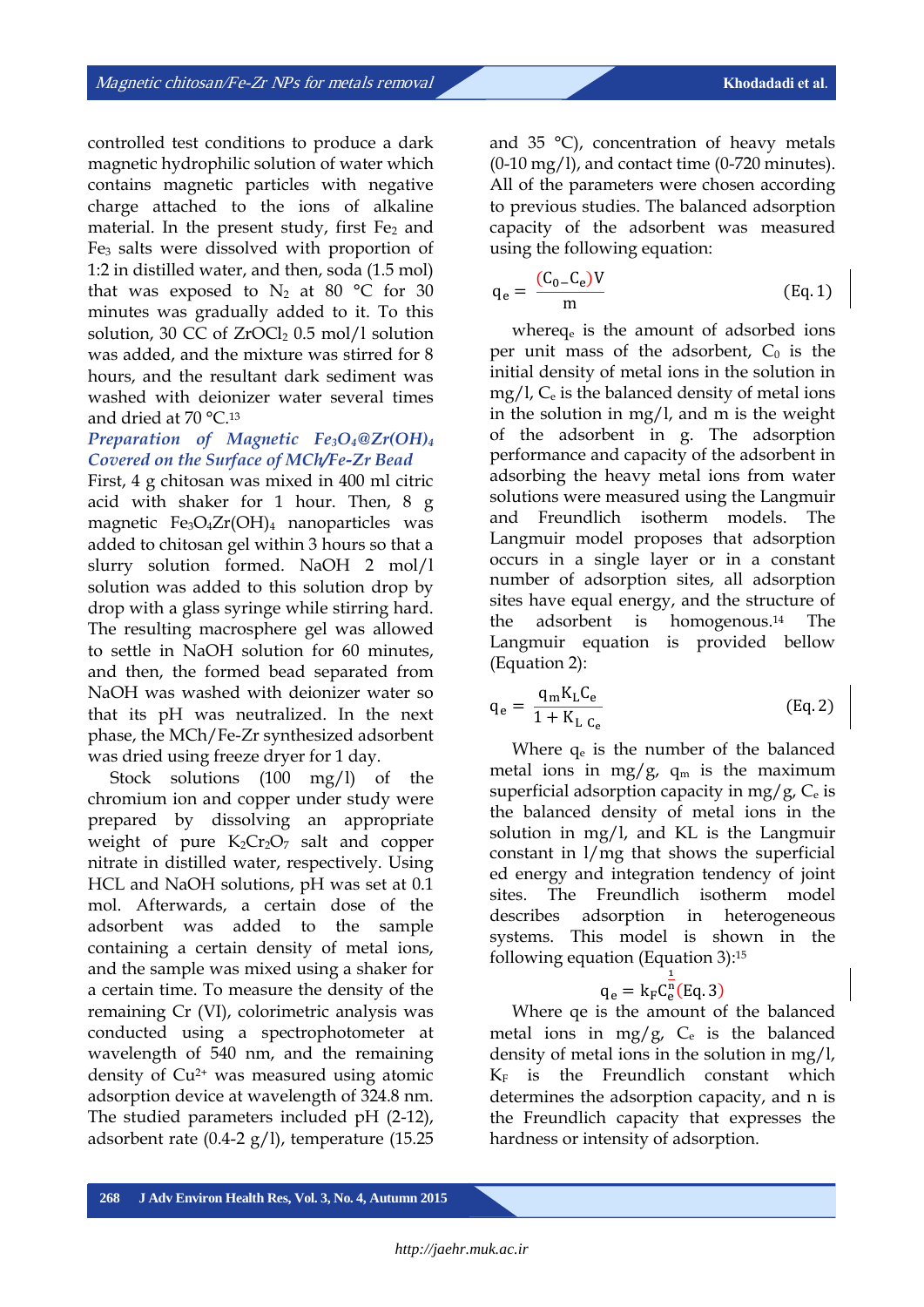#### **Results and Discussion**

#### **Fourier Transform Infrared Spectroscopy Spectrum**

To observe the chemical structure of chitosan and the resulting changes in the composite of magnetic chitosan/Fe-Zr nanoparticles, FTIR technique was utilized. As indicated in figure 1, the presence of the down peaks proves the presence of the target functional groups in the structure of nanoparticles. Adsorbing peak of chitosan in 3459.9 was related to tensile proof of O-H, in 1415 to tensile proof of amide I and N-H, in 1339 to amide II and CH3, 1272 to vibrating tensile proof of C-O carbonyl group, in 2993.2 to vibrating proof of C-H, in 570 to vibrating proof of Fe-O, in 1139.8 to tensile proof of C-O-C, and in 788 to vibrating proof of Fe-O available in chitosan. These changes in FTIR spectrum indicate that magnetic  $Fe<sub>3</sub>O<sub>4</sub>$ nanoparticles have successfully been modified by chitosan.



**Figure 1. Fourier transform infrared spectroscope (FTIR) spectrum of composite of MCh/Fe-Zr nanoparticles**

#### **Examining the Magnetic Properties of Composite of MCh/Fe-Zr Nanoparticles**

Vibration sample was examined at room temperature to examine the magnetic properties of MCh nanoparticles using magnetometer. Magnetic moment in magnetic field in 300 K for MCh is presented in figure 2. The magnetic curve indicates that MCh is super-paramagnetic and its magnetic saturation is 25.037. The synthesized adsorbent is dispersed and can be dispersed

again. Moreover, these particles have good magnetic properties which refer to the potential application of magnetic adsorbent.



**Figure 2.Vibrating sample magnetometer (VSM) curve of MCh/Fe-Zr nanoparticles**

#### **Examining the X-ray Diffraction Spectrum**

The crystal structure of MCh composite is presented in figure 3. XRD patterns indicated certain peaks for MCh at  $2\theta$ , 30.313 (2 2 0), 35.707 (3 1 1), 43.401 (4 0 0), 53.85 (4 2 2), 57.41 (5 1 1), 63.05 (4 4 0), 75.64 (6 2 2), 32.155 (0 1 1), 36.613 (6 1 1), 57.33 (0 3 0), and 63.17 (18 1 1). This is in agreement with data presented by the Inorganic Crystal Structure Database (ICSD). XRD indicated that modification of chitosan-zirconium on magnetic nanoparticles has no effect on changing the phase of  $Fe<sub>3</sub>O<sub>4</sub>$ . The results also indicated high crystallization of MCh/Fe-Zr nanoparticles.

#### **Examining Scanning Electron Microscope Images**

The shape and size of MCh/Fe-Zr nanoparticles composite were determined using SEM. Figure 4 illustrates SEM images of the nanoparticles that have irregular shapes, spherical particles of Fe<sub>3</sub>O<sub>4</sub> attached to the surface of the MCh-Zr particles with high density, and the size of the synthesized nanoparticles ranging from 31.9 to 140.4 nm.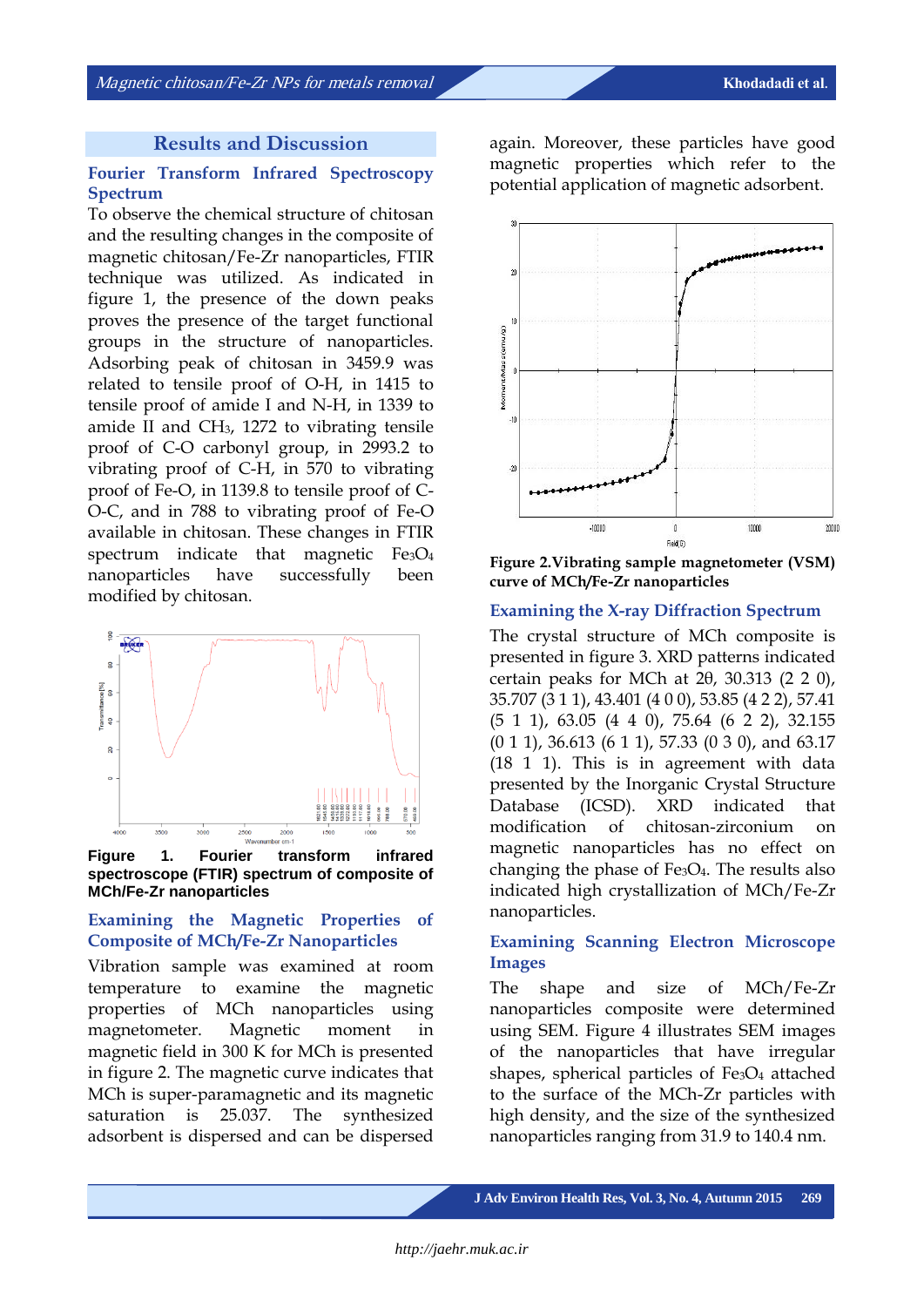

**Figure 3. X-ray powder diffraction (XRD) spectrum of MCh/Fe-Zr nanoparticles composite**

#### **The Effect of Initial pH of the Solution on the Removal Rate of Cr (VI) and Cu (II)**

The impact of initial pH of the solution in the range of 2-12 was investigated on the adsorption rate of metal ions of Cr (VI) and Cu (II) by the composite of MCh/Fe-Zr nanoparticles (Figures 5 and 6). It was observed that the highest adsorption rate for Cr (VI) ions using the proposed adsorbent in pH of 4 was 99.52% and for Cu (II) in pH of 9 was 97.72%.

Adsorption of heavy metal ions is highly reliant on protonation and non-protonation of amine and carboxylic groups available in chitosan nanoparticles.16As pH of the solution drops, amine groups existing in the

composite of chitosan nanoparticles are protonated to different degrees. Therefore, the number of available sites for chelating of metal ions will decrease, which in turn causes the removal of electrostatic metal cations.<sup>17</sup> However, in high pH, the available ligands in the adsorbent like COO- enhance the density of negative charge on the surface of the ligands. Therefore, electrostatic adsorption of metal ions with positive charge will increase on the surface of the ligands and the rate of adsorption will rise. Due to the concentration of OH-ions in pH rates of higher than 9, deposition of metal ions is observed in the form of hydroxides and causes increase in the rate of adsorption.<sup>18</sup>

The effect of pH on adsorption of metal ions using chitosan and its derivatives has been investigated in different studies. Vasconcelos et al. reported pH of 6 as the optimal rate in experiments of adsorption of Cu (II) ions using cross-linked chitosan.<sup>18</sup> Alejandra Perez-Fonseca studied the removal of Cr (VI) using the composite of chitosancovered agave fiber and high-density polyethylene (HDPE) wastes.20The optimal pH reported in their study was 4 and the maximum capacity of Cr (VI) adsorption was 200 mg Cr  $(VI)/g$ <sup>20</sup>



**Figure 4. A: Scanning electron microscope image related to composite of MCh/Fe-Zr nanoparticles before adsorption of metal ions, B: scanning electron microscope image related to composite of MCh/Fe-Zr nanoparticles after adsorption of copper, C: scanning electron microscope image related to composite of MCh/Fe-Zr nanoparticles after adsorption of chromium**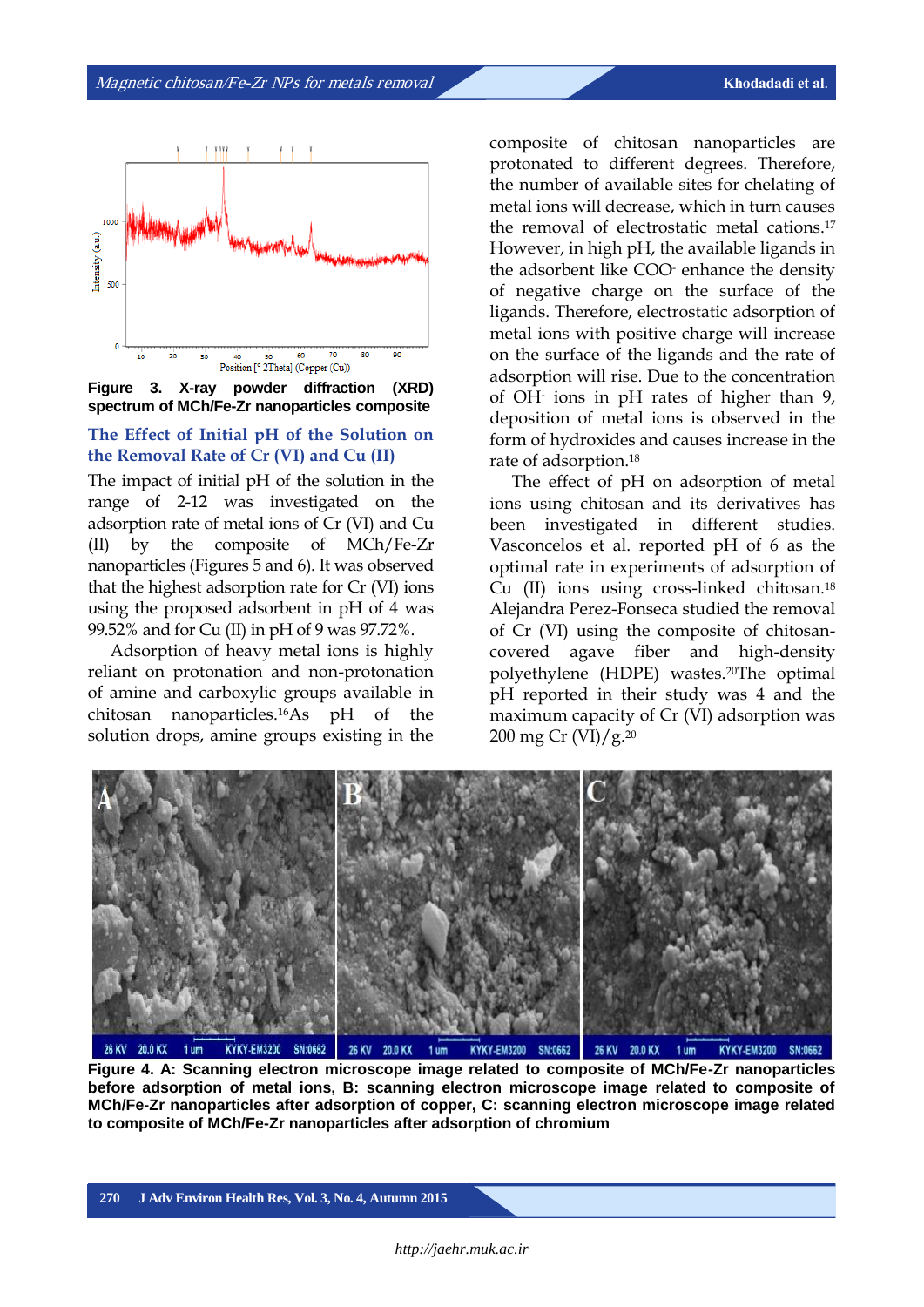



**Figure 5. Comparison of the effect of pH changes on removal efficiency of copper using MCh/Fe-Zr nanoparticles**

 $(Cu^{2+} = 5$  ppm, speed = 300 rpm, time = 30 minutes, temperature = 25 °C, and adsorbent dose = 1 g/l)



**Figure 6. Comparison of the effect of pH changes on removal efficiency of copper using MCh/Fe-Zr nanoparticles (Cr6+ = 5 ppm, speed = 300 rpm, time = 30 minutes, temperature = 25 oC, and adsorbent dose = 1 g/l)**

Tingyi Liu et al. investigated the removal of Cr (VI), Pb (II), Cd (II), and Cu (II) from industrial wastewater.20They concluded that the rate of Cr (VI) removal increases as pH decreases, and the removal efficiency of copper and lead increase as pH increases.<sup>21</sup>

### **Examination of the effect of the dose of MCh/Fe-Zr nanoparticles composite on removal rate of Cr (VI) and Cu (II) ions**

Examination of the effect of adsorbent amount on the adsorption process of Cr (VI) and Cu (II) metal ions by the composite of MCh/Fe-Zr nanoparticles was carried out to determine the effective dose of the adsorbent. Considering the minimum amount of the adsorbent that has the highest rate of adsorption, the range of 0.4-2 g/l of adsorbent dosage was determined in the initial concentration of 10 mg/l. Figures 7 and 8 indicate the effect of adsorbent amount on the removal percentage of the ions. For Cr (VI), as the amount of the adsorbent increased from 0.4 to 2 g/l, the removal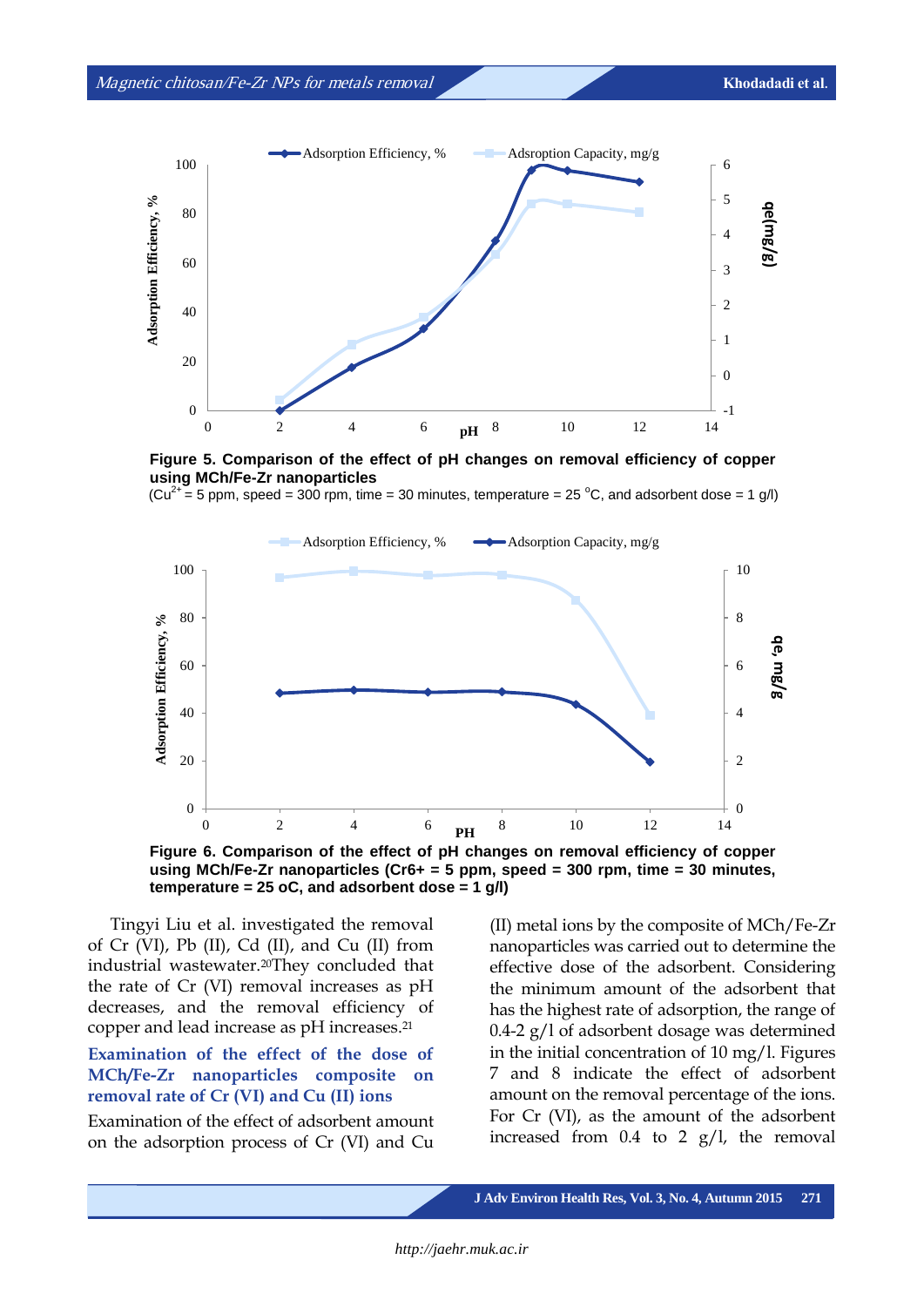percentage increased from 63.06% to 96.22% and the adsorption capacity decreased from 7.88 to 2.4  $g/g$ , respectively. Yu et al. conducted a study of magnetic chitosan-Fe hydrogel in the removal of Cr (VI) and concluded that as the amount of magnetic Fe3O<sup>4</sup> nanoparticles rises, the adsorption capacity drops.<sup>22</sup> They also found that the adsorption capacity of Cr (VI) after contact time of 30 minutes was  $144.9 \text{ mg/g}.^{22}$  For Cu (II), the maximum removal efficiency obtained was 97.43 in adsorption dose of 0.4 g/l. As the amount of the adsorbent rises, the number of available adsorption sites increases, which enhances the amount of adsorbed metal. Decreased adsorption capacity and increased amount of adsorbent were mostly due to the fact that the adsorption sites, during the adsorption process and collection of particles, are not saturated in high amounts of adsorbent which results in surface area reduction.24In real applications, the minimum amount of the adsorbent that can respond to the requirements should be selected. In the study conducted by Dragan et al., the chitosan/clinoptilolite composite was used to remove copper ions, and the adsorbent amount in 100 mg/l was 2 g/l. under these conditions, the adsorption capacity was 719.39 mg/g.<sup>8</sup>



**Figure 7. Comparison of the effect of adsorbent dose changes on the removal efficiency of copper using MCh/Fe-Zr nanoparticles** (density  $Cu^{2+}$  = 5ppm, speed = 30 rpm, time = 30 minutes,

temperature =  $25^{\circ}$ C, and pH = 9)



**Figure 8. Comparison of the effect of adsorbent dose changes on the removal efficiency of chromium using MCh/Fe-Zr nanoparticles**  (density  $Cr^{6+}$  = 5ppm, speed = 300 rmp, time = 30 minutes, temperature =  $25$  °C, and pH = 4)

#### **Examination of the Effect of the Initial Concentration of Metal Ions on Adsorption Rate**

The removal percentage of  $Cr<sup>6+</sup>$  and  $Cu<sup>2+</sup>$ using MCh/Fe-Zr nanoparticles under the effect of the initial concentration of metal ions ranging between 2 and 10  $g/l$  was investigated for  $Cr<sup>6+</sup>$  in pH of 4 and the adsorbent amount of 2  $g/l$ , and for Cu<sup>2+</sup> in pH of 9 and the adsorbent amount of 0.4 g/l. Figures 9 and 10 indicate the effect of the initial concentration of metal ions on removal percentage and adsorption capacity. As the initial concentration of the metal ions increased, the removal percentage dropped.

An increase in the initial concentration of metal ions causes gradient driving force of concentration to rise and enhance adsorption capacity. At low concentrations, all metal ions react with adsorption sites in the adsorbent; however, there are still free adsorption sites on the surface of the adsorbent. In high concentrations of metal ions, each active adsorption sites is surrounded by more metal ions; therefore, adsorption capacity increases as more adsorption sites are occupied. In higher concentrations, adsorption capacity is almost fixed, which is due to the saturation of adsorption sites.18,19 Swayampakula et al. studied the removal of copper ions and reported similar results.24They found that as the concentration of ionic solution increased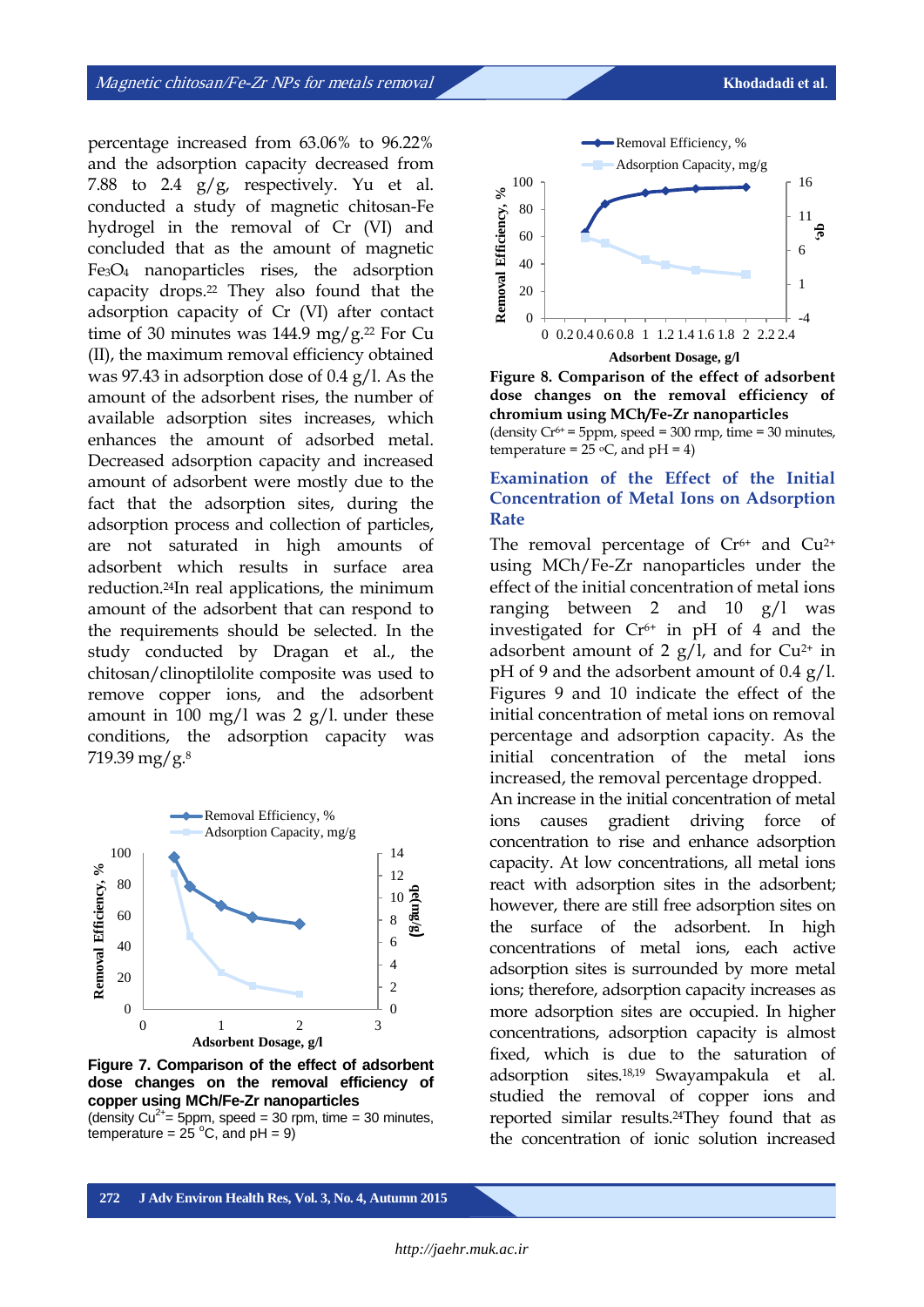from 50 to 200 mg/l, adsorption capacity also increase.<sup>24</sup> They reported a maximum adsorption capacity of 196 mg using 5 g/l adsorbent and time of 4 hours.24Zareie et al. studied the removal of copper using nanochitosan and reported an increase in concentration from 10 to 100 mg/l, a decrease in removal efficiency, and 26.88 mg/g maximum removal capacity in concentration of 100 mg/l.<sup>25</sup>



**Figure 9. The effect of time and initial concentration on adsorption of copper on MCh/Fe-Zr nanoparticles in temperature 25 <sup>o</sup>C, adsorption dose of 0.4 g/l, speed of 300 rmp, time of 300 minutes, and pH of 9**



**Figure 10. Comparison of the effect of time and initial concentration on adsorption of chromium on MCh/Fe-Zr nanoparticles in temperature of 25 <sup>o</sup>C, adsorption dose of 2 g/l, speed 300 of rmp, time of 60 minutes, and pH of 9**

#### **Adsorption Isotherm Models**

As seen in figure 11 and table 1, the empirical data are in agreement with both equations. Therefore, it can be concluded that the surface of the adsorbent is homogeneous, and superficial adsorption occurs both physically and chemically.



**Figure 11. Langmuir (a) and Freundlich (b) adsorption isotherms of Cr and Cu ions using MCh/Fe-Zr nanoparticles in adsorbent dosage of 0.4 g/l for copper and 2 g/l for chromium, initial concentration of metal ions of 2-10 mg/l, temperature of 25 <sup>o</sup>C, Cu solution pH of 9 and Cr solution pH of 4**

| Metal ion | . .<br><b>Freundlich</b> |      |                | Langmuir    |                 |                |
|-----------|--------------------------|------|----------------|-------------|-----------------|----------------|
|           | $K_f(l/mg)$              |      | $\mathbf{R}^2$ | $K_1(l/mg)$ | $q_{max}(mg/g)$ | $\mathbf{R}^2$ |
| $Cr^{6+}$ | 1.52                     | 1.52 | 0.91           | 3.99        | 6.19            | 0.87           |
| $Cu2+$    | 6.91                     | 1.78 | 0.91           | 0.28        | 30.07           | 0.95           |

**J Adv Environ Health Res, Vol. 3, No. 4, Autumn 2015 273**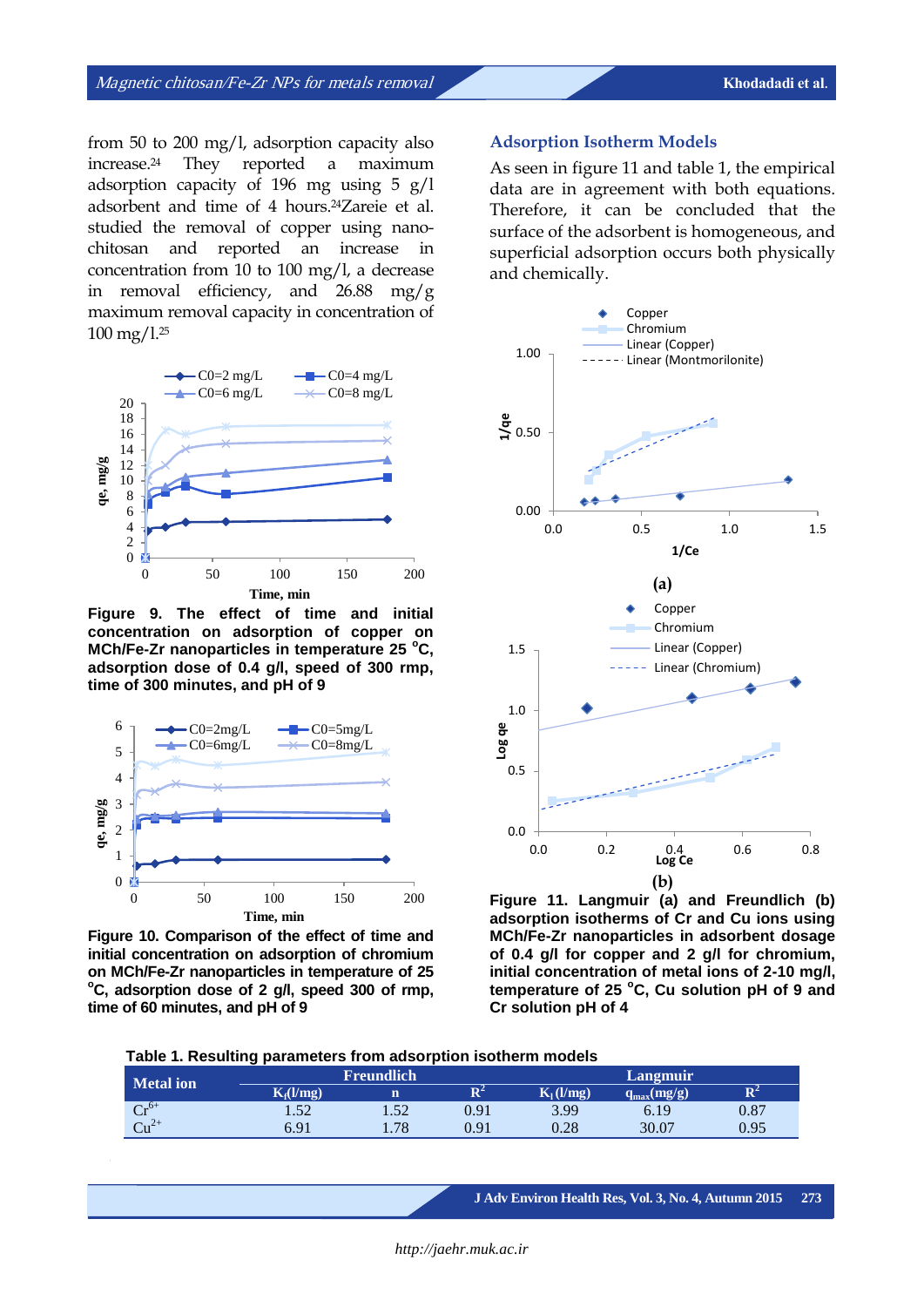#### **Conclusion**

In this study, the adsorption of Cu (II) and Cr (VI) ions onto MCh/Fe-Zr nanoparticles was studied. The effects of adsorption parameters, such as adsorbent dosage, pH, metal ion concentration, and adsorption isotherm, were investigated. The results indicate that due to having large superficial area and possessing amine and carboxyl functional groups, chitosan nanoparticles are effectively able to remove the metal ions of chromium and copper. Factors like pH, adsorption amount, and initial concentration of metal ions influence the maximum adsorption capacity. The maximum adsorption capacity of  $Cr<sup>6+</sup>$  was obtained in pH of 4, adsorbent amount of 2  $g/l$ , and concentration of 10 mg/g. The adsorption capacity of copper was the same in pH of 9, adsorbent amount of 0.4 g/l, and concentration of 10 mg/g.

#### **Conflict of Interests**

Authors have no conflict of interests.

#### **Acknowledgements**

The authors would like to thank Shahid Sadoughi University of Medical Sciences for the financial and technical support of this study.

#### **References**

- 1. Naghizadeh A. Comparison between activated carbon and multiwall carbon nanotubes in the removal of cadmium(II) and chromium(VI) from water solutions. J WATER SUPPLY RES T 2015; 64(1): 64-73.
- 2. Dan Y, Hasfalina CM, Maryam RZ, Luqman CA, Rashid M. 2nd international conference on chemistry and chemical process (ICCCP 2012) May 5-6, 2012adsorption of copper (II) from aqueous medium in fixed-bed column by kenaffibres. APCBEE Procedia 2012; 3: 255-63.
- 3. Institute of Standards & Industrial Research of Iran. Water features [Online]. [cited 2013]; Available from: URL:

http://khash.zaums.ac.ir/uploads/1053\_27547.pdf

4. Tirtom VN, Dincer A, Becerik S, Aydemir T, Celik A. Comparative adsorption of Ni(II) and Cd(II) ions on epichlorohydrincrosslinked chitosan*-*clay composite beads in aqueous solution. Chemical Engineering Journal 2012; 197: 379-86.

- 5. Wan MW, Kan CC, Rogel BD, Dalida ML. Adsorption of copper (II) and lead (II) ions from aqueous solution on chitosan-coated sand. CarbohydrPolym 2010; 80(3): 891-9.
- 6. Ngah WSW, Fatinathan S. Adsorption of Cu(II) ions in aqueous solution using chitosan beads, chitosan-GLA beads and chitosan alginate beads. ChemEng J 2008; 143(1-3): 62-72.
- 7. Sun X, Peng B, Ji Y, Chen J, Li D. Chitosan(chitin)/cellulose composite biosorbents prepared using ionic liquid for heavy metal ions adsorption. AIChE Journal 2009; 55(8): 2062-9.
- 8. Dragan ES, Dinu MV, Timpu D. Preparation and characterization of novel composites based on chitosan and clinoptilolite with enhanced adsorption properties for Cu2+. BioresourTechnol 2010; 101(2): 812-7.
- 9. Dinu MV, Dragan ES. Evaluation of Cu2+, Co2+ and Ni2+ ions removal from aqueous solution using a novel chitosan/clinoptilolite composite: Kinetics and isotherms. ChemEng J 2010; 160(1): 157-63.
- 10. Huang G, Zhang H, Shi JX, Langrish TA. Adsorption of Chromium(VI) from Aqueous Solutions Using Cross-Linked Magnetic Chitosan Beads. IndEngChem Res 2009; 48(5): 2646-51.
- 11. Zhu HY, Fu YQ, Jiang R, Yao J, Xiao L, Zeng GM. Novel magnetic chitosan/poly(vinyl alcohol) hydrogel beads: Preparation, characterization and application for adsorption of dye from aqueous solution. BioresourTechnol 2012; 105: 24-30.
- 12. Fan L, Zhang Y, Li X, Luo C, Lu F, Qiu H. Removal of alizarin red from water environment using magnetic chitosan with Alizarin Red as imprinted molecules. Colloids Surf B Biointerfaces 2012; 91: 250-7.
- 13. Wang J, Xu W, Chen L, Huang X, Liu J. Preparation and evaluation of magnetic nanoparticles impregnated chitosan beads for arsenic removal from water. ChemEng J 2014; 251: 25-34.
- 14.Chen AH, Liu SC, Chen CY, Chen CY. Comparative adsorption of Cu(II), Zn(II), and Pb(II) ions in aqueous solution on the crosslinked chitosan with epichlorohydrin. J Hazard Mater 2008; 154(1-3): 184-91.
- 15. Ekhlasi L, Younesi H, Mehraban Z, Bahramifar N. Synthesis and application of chitosan nanoparticles for removal of lead ions from aqueous solutions. Water and Wastewater 2013; 24(1): 10-8.
- 16. Sreejalekshmi KG, Krishnan KA, Anirudhan TS. Adsorption of Pb(II) and Pb(II)-citric acid on sawdust activated carbon: Kinetic and equilibrium isotherm studies. J Hazard Mater 2009; 161(2-3): 1506-13.